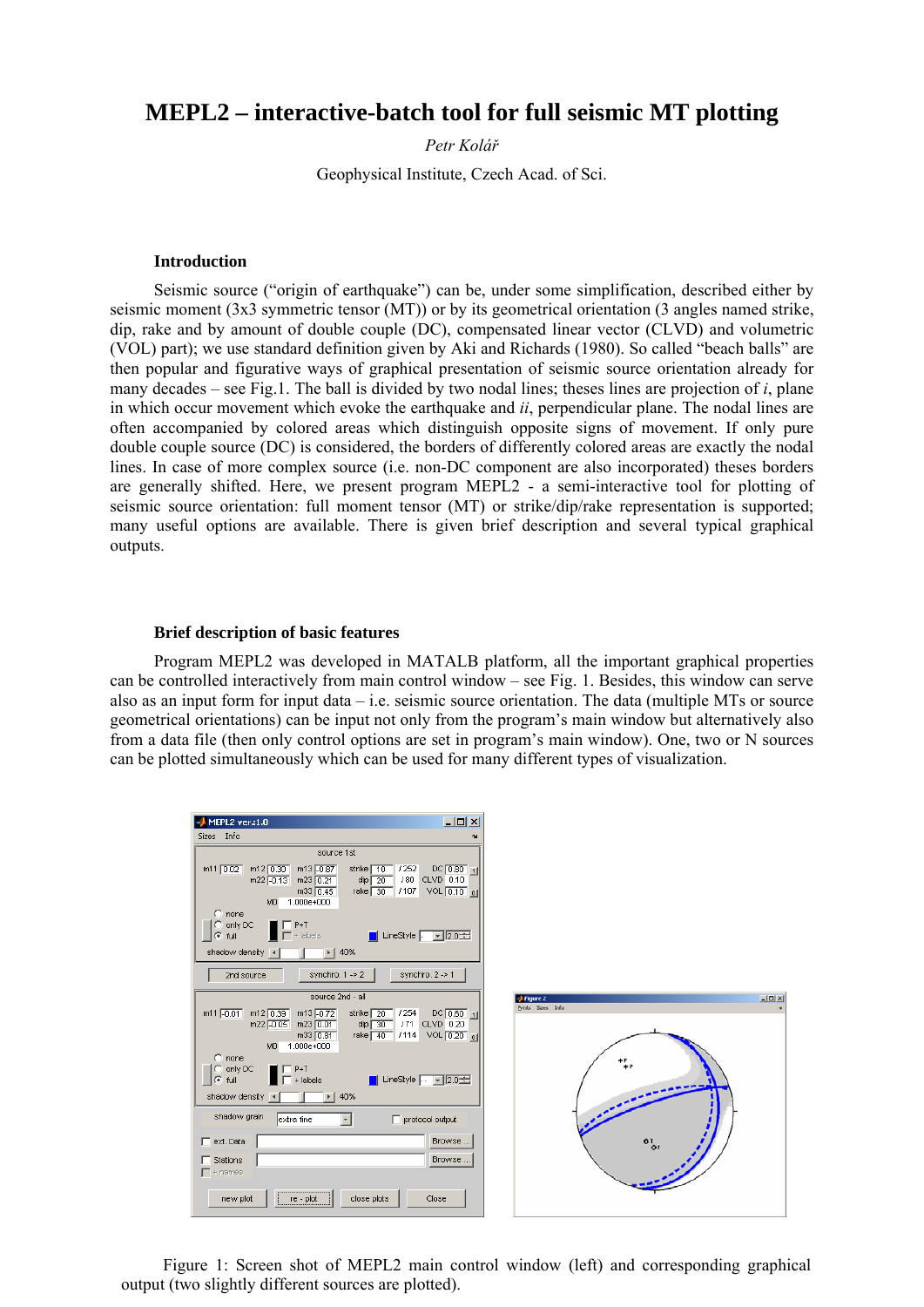# **Examples of created figures**

We present some examples of typical graphical outputs (figures 2-7).





Figure 4: Source mechanism (red) and its errors (blue).



Figure 6: MT inversion of real data, 3 different inversion are presented (for more details see e.g. Baish et al., 2002, Kolář, 2007a,b or Vavryčuk, 2007).



Figure 2: Simple pure DC mechanism. Figure 3: Source mechanism with non-DC component.



Figure 5: Comparison of two slightly different mechanisms.



Figure 7: Source mechanism with non-DC component and used stations – the same data as in Fig. 6.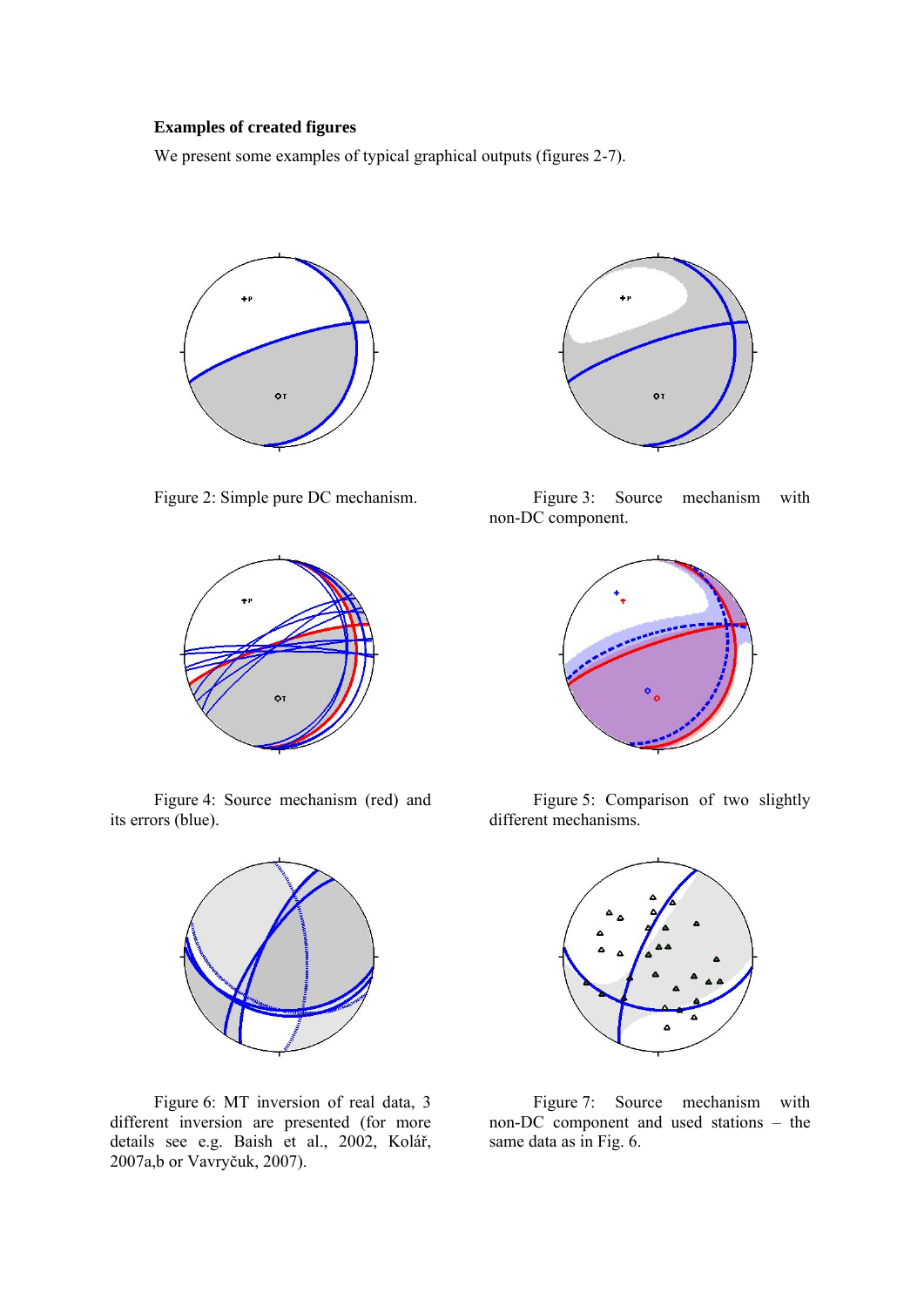## **Some technical remarks**

#### **Projection definition**

Beach ball figures are defined in a standard way, i.e. equal area (stereographic) projection on low hemisphere. The projection is given by relation

$$
R = \sqrt{2} \sin(t \frac{\pi f}{2})
$$

where *tof* is take of angle, *R* distance form the origin; azimuth doesn't change.

### **Programming approach**

Even if the projection definitions are relatively simple, the shape of final curves and/or areas might be rather complicated and in some cases difficult to plot. We decided exploited MATLAB's poverty in vectors and matrixes mathematical operations and all the necessary geometrical object are calculated as an approximation of points/areas when the sampling interval is chosen sufficiently small to produce "nice and smooth" figure. This is especially important for plotting of colored areas. N.B. that MATLAB doesn't posses any graphical function which can paint an area given by graphical representation of their borders (it is possible only if the borders are given in their numerical representation – however solving such problem would be rather inconvenient in our case). Therefore we use an approach when colored areas of the ball are "paved with colored hexagons". Despite of the MATLAB poverty this part is rather time consuming, therefore program MEPL2 is not fully interactive but only semi-interactive (i.e. figures are created after setting of all control parameters and changed options can be displayed only by re-drawing of the figure). The speed of the figure creation depends significantly on the size of the colored area tiles (parameter: *shadowing grain*). Raw tiles size can be used for quick overlook and figure tuning, tinny size tiles then for final figures construction.

MEPL2 in actual version has almost 2000 lines of MATAB code.

#### **MT's decomposition**

Both description of seismic source orientation are possible: either 6 components of MT or values of strike, dip, rake (standard definition - see e.g. Aki and Richards, 1980) accompanied possibly also with amount of volumetric component (VOL), compensated linear vector component (CLVD) and double couple component (DC). Note: the definition of VOL/CLVD/DC component given by different authors (slightly) varies; here we adopted definition given by Vavryčuk (2001), formulas  $(7)$  and  $(8)$ :

$$
VOL = \frac{1}{3} \text{trace (MT)/M}_{\text{max}}
$$
  
CLVD = -2 M<sup>\*</sup><sub>|min</sub> / M<sup>\*</sup><sub>|max</sub> (1-|VOL|)  
DC = 1-|VOL|-|CLVD|,

where M<sub>|max|</sub> denotes that eigenvalue of MT which has the maximum absolute value (and analogously for  $M_{\text{min}}$ ); symbol  $M^*$  denotes deviatoric part of MT; absolute values of VOL, CLVD and DC range in interval  $\leq 0$ ; 1>. This definition of MT decomposition has following basis features: the value of DC is always positive, and the ISO and CLVD are positive for tensile source, but negative for compressive one; the sum of all 3 absolute values is always a unit.

Transformation from MT to strike, dip, rake representation and vice verse is performed by programs developed by Kolář (2006).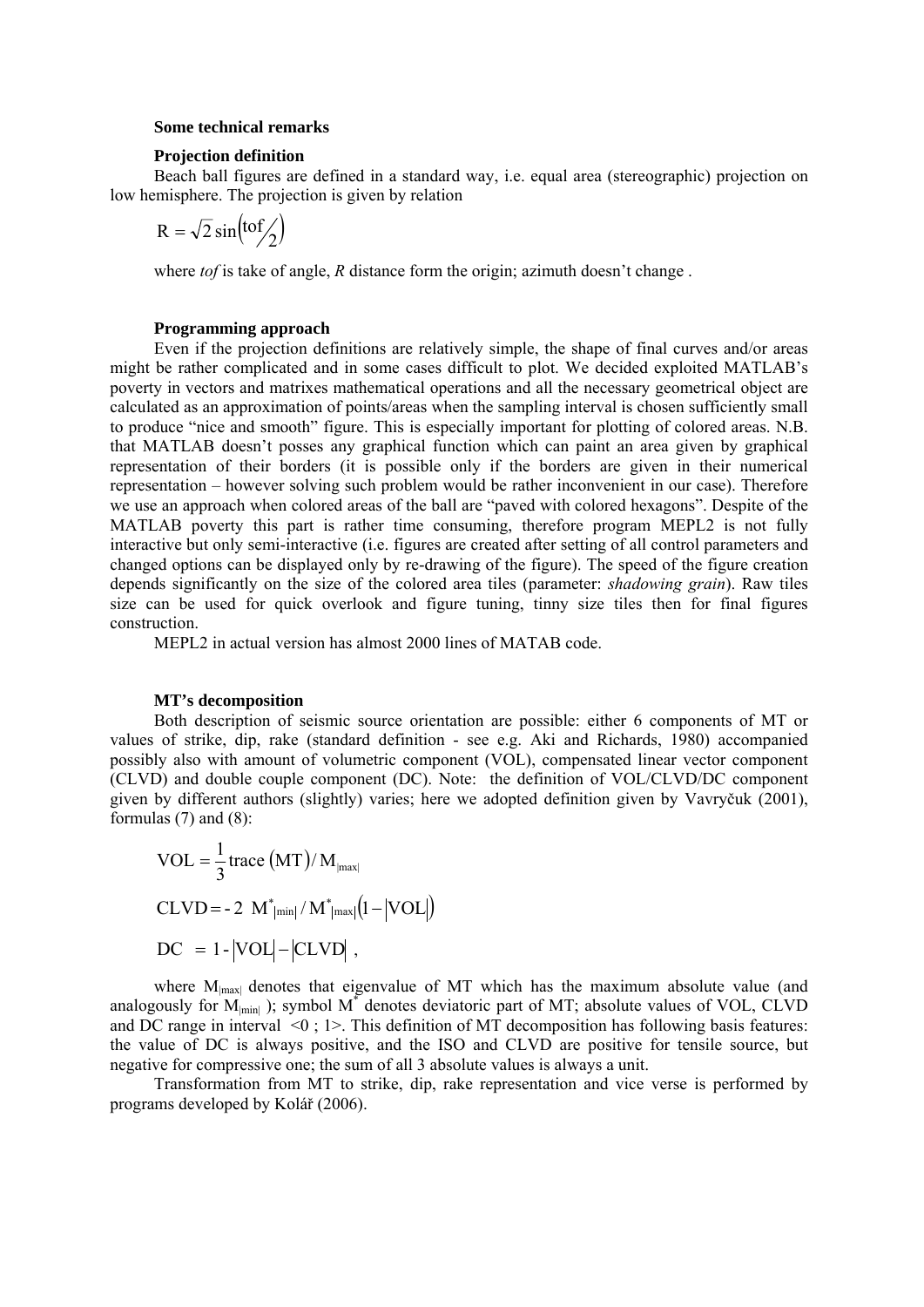#### **Historical note**

From historical point of view the "beach ball" formalism has been developed since 30's to 50's of the last century (see e.g. Litehiser, 1989). During this period it has been clear up the understanding of the nature of seismic source and consequently the way of graphical presentation of seismic source orientation was developed into present form. At least works of Byerly and Honda (Honda, 1962) should be mentioned here. Even if all the knowledge were already available (e.g. in the mentioned works), plot of beach ball could be rather difficult from technical point of view (namely plot of colored area of general shape). Despite of small historical research which the author has made, it is not know to him who plotted the first beach ball in now-days form and will be than grateful for any remarks on this topic.

#### **Conclusion**

We have developed useful tool for figurative graphical demonstration of different effects which can be considered in relation to seismic sources' orientation, namely: multiple solutions, one solution with errors, comparison of different sources, etc. Such presentation can be helpful when various practical tasks are solved<sup>[1](#page-3-0)</sup>.

#### **References**

-

Aki, K. and Richards, P.G.: 1980, Quantitative Seismology, W. H. Freeman and Co., San Francisco.

- Baish, S., Bohnhoff, M., Ceranna L, Tu, Y., and Harjes, H.-P., 2002, Probing the crust down to 9 km depth: A unique long–term fluid injection experiment at the KTB superdeep drilling hole, Germany, Bull. Seism. Soc. Am., 92/6, 2369-2380
- Honda, H., 1962, Earthquake mechanism and seismic waves. *J*. *Phys. of the Earth,* 10: 1–97.
- Kolář, P., 2006, Evaluation of Full Moment Seismic Tensor from Isotropic, CLVD and Double-Couple Component, Acta Geodyn. et Geomater., Vol. 3, No. 4 (144), pp. 1- 3
- Kolář, P.: 2007a, How much can we trust some moment tensors or an attempt of seismic moment error estimation, Acta Geodyn. et Geomater, Vol. 4, No. 2(146), 13 – 20
- Kolář, P.: 2007b, How much can we trust some moment tensors or an attempt of seismic moment error estimation – data reinterpretation, methodology improvement, *submitted to Acta Geodyn. et Geomater*
- Kolář, P.: 2007c, Symbolical Numeric Process for error transformation, *article in this proceedings*
- Litehiser, J. J., 1989, editor *Observatory Seismology: A Centennial Symposium for the Berkeley Seismographic Stations.* Berkeley: University of California Press, http://ark.cdlib.org/ark:/13030/ft7m3nb4pj/
- Vavryčuk, V., 2001, Inversion for parameters of tensile earthquakes, J. Geoph. Res., Vol. 106, No. B8, pp. 16,339-16,355
- Vavryčuk, V., Bohnhoff, M., Jechumtálová, Z., Kolář, P. and Šílený, J., 2007, Non-double-couple mechanisms of induced micro-earthquakes during the 2000 injection experiment at the KTB site, Germany: a result of tensile faulting or anisotropy of a rock ?, J. Tectonophysics, accepted.

<span id="page-3-0"></span><sup>&</sup>lt;sup>1</sup> The figures created by MEPL2 has been already used e.g. in Kolář (2007a,b,c).